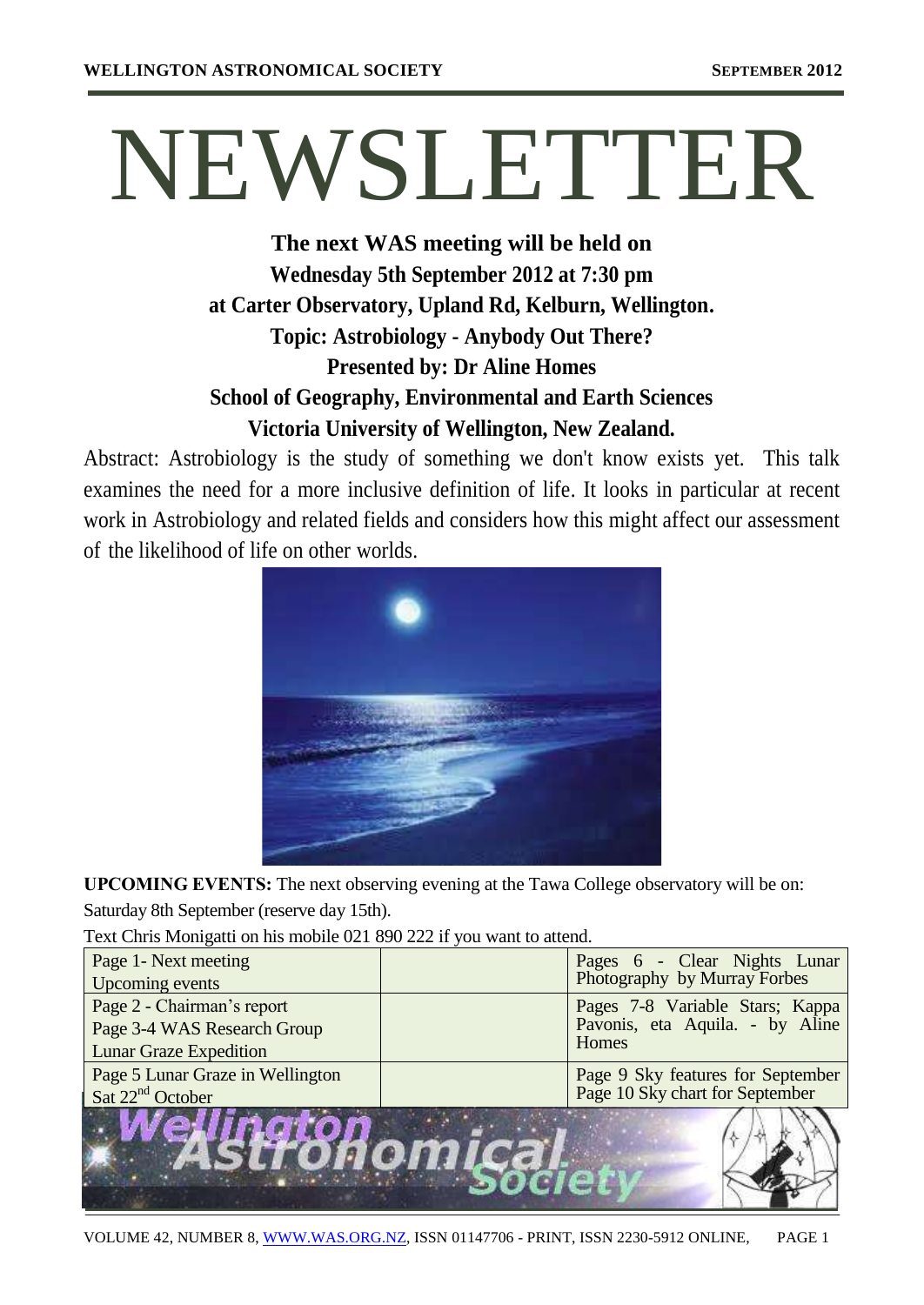## **Chairman's Report for Sept 2012**

## **The last meeting on Wednesday August 1st was devoted to Dark skies.**

**Gordon Hudson** gave a short report on his attendance at the Starlight Conference at Tekapo in June where the confirmation of the Tekapo basin as a World Heritage dark skies site was announced. This should protect the area as a good site for observing, especially at Mt John, for future generations.

We then watched a streamed version of "The City Dark" video from USA PBS. This concentrated on the problems of excessive light in New York City. One person said the only time they had been able to see the Milky Way in New York was during a major power cut that affected most of the city. Other examples included confused migrating birds ending up is serious trouble and young hatchling Sea Turtles heading in the wrong direction towards city lights rather than out to sea which used to be the brightest horizon from their beach.

## **Subscription time**

The end of the WAS financial year falls on Friday  $31<sup>st</sup>$  August. That means the new subscription year will start in September. WAS Council will be considering the subscription rates at our next meeting and renewal notices will be sent out in early September.

## **AGM**

The Next AGM will be at the  $7<sup>th</sup>$  November meeting, so as nominations for Council need to lodged at least 14 days before that meeting please start thinking.

Notice of any formal resolution to be moved at the Annual General Meeting, signed by the mover and seconder, shall be lodged with the General Secretary not less than 28 days before the AGM. Formal notices will be included in the next newsletter.

## **Thomas Cooke Telescope Volunteers**

Thanks to the members who volunteered to help with Saturday evening viewing following the planetarium show. We need more volunteers for September, so please put your hand up to do a shift one Saturday evening. A list of dates will be at the next meeting so please come and sign on.

Council Members of the WAS council for 2011-12 elected at the AGM;

#### **Executive:**

President; John Talbot [john.talbot@xtra.co.nz](mailto:john.talbot@xtra.co.nz)

Vice President; Gordon Hudson [gordon@kpo.org.nz](mailto:gordon@kpo.org.nz)

Secretary; Chris Monigatti [chrismon@xtra.co.nz](mailto:chrismon@xtra.co.nz)

Treasurer; Lesley Hughes howas@hugpar.gen.nz

Curator of Instruments; Gordon Hudson

Website; John Homes

Telescope Custodian; Chris Monigatti

newsletter Editor; Vicki Irons and Theoretical Indian Property and Theoretical Indian Property and Theoretical

General Council Members- Frank Andrews, Roger Butland, Aline Homes, John Homes and Bill Parkin,.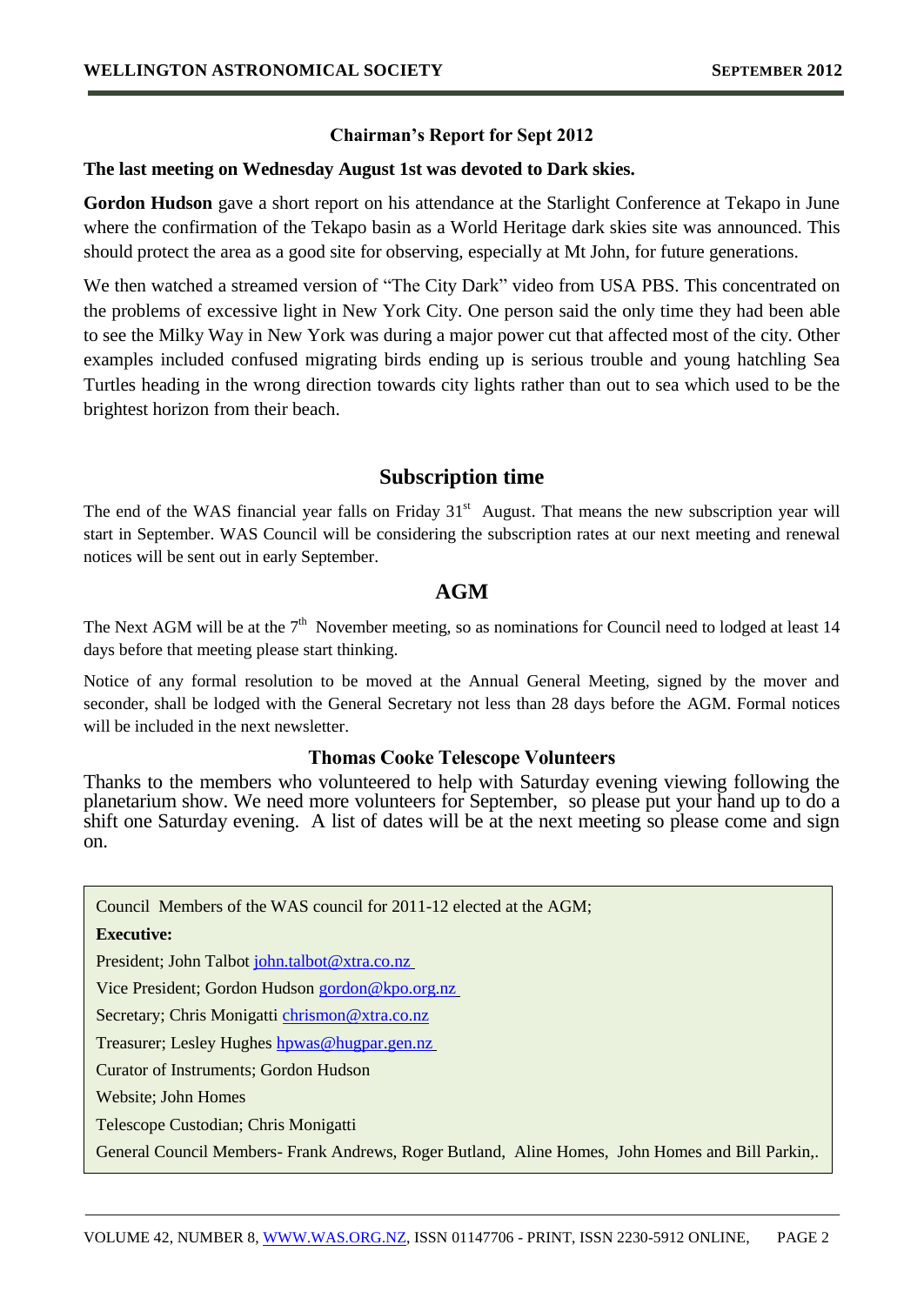## **WAS Research Astronomy Group; Double Lunar graze expedition to Koitiata near Marton on Friday August 24th** .

The predicted lunar grazes at Koitiata near Marton involved a Single followed by a Double star within30 mins. We had 4 observers; John Talbot, Gordon Hudson, Terry Butt, and Graham Blow from WAS and Ross Skilton from Wanganui join the expedition. The Wellington contingent met at Te Horo at 3:40 pm and stopped for a bite at Bulls and arrived at Turakina just at sunset as planned and joined up with Ross. Graham had been delayed so we assigned him the first spot down the road and told him to go 3 km from the turnoff on SH3. We dropped Ross at the second point and headed down to Koitiata where the recce using Street View on Google Earth let us down and we found the intended Forestry Road was gated off. We left Terry near the gate and Gordon and John carried on through Koitiata where Gordon dropped off and John continued down the sand dune road. Only 300m on, he came to a large wet patch, and decided that he would not try any further.



Google Earth view of stations – red line is 1km long – blue lines ar nominal graze paths.

By now it was well after 6 pm and we had left ourselves rather too little time to get set up for the first star at 06:30. John was so rushed he was looking at the wrong end of the Moon. Others had problems with recording gear. Basically we should have allowed a full hour for setup not the 30 minutes that was budgeted.

The second (double) star was due at 07:05 and we had better luck this time but Recording gear was still a problem for some and we think we have 3 sets of data for that. John's light-curve (below) is overlaid on the predicted profile, from Kaguya data, below showing good agreement. It is a good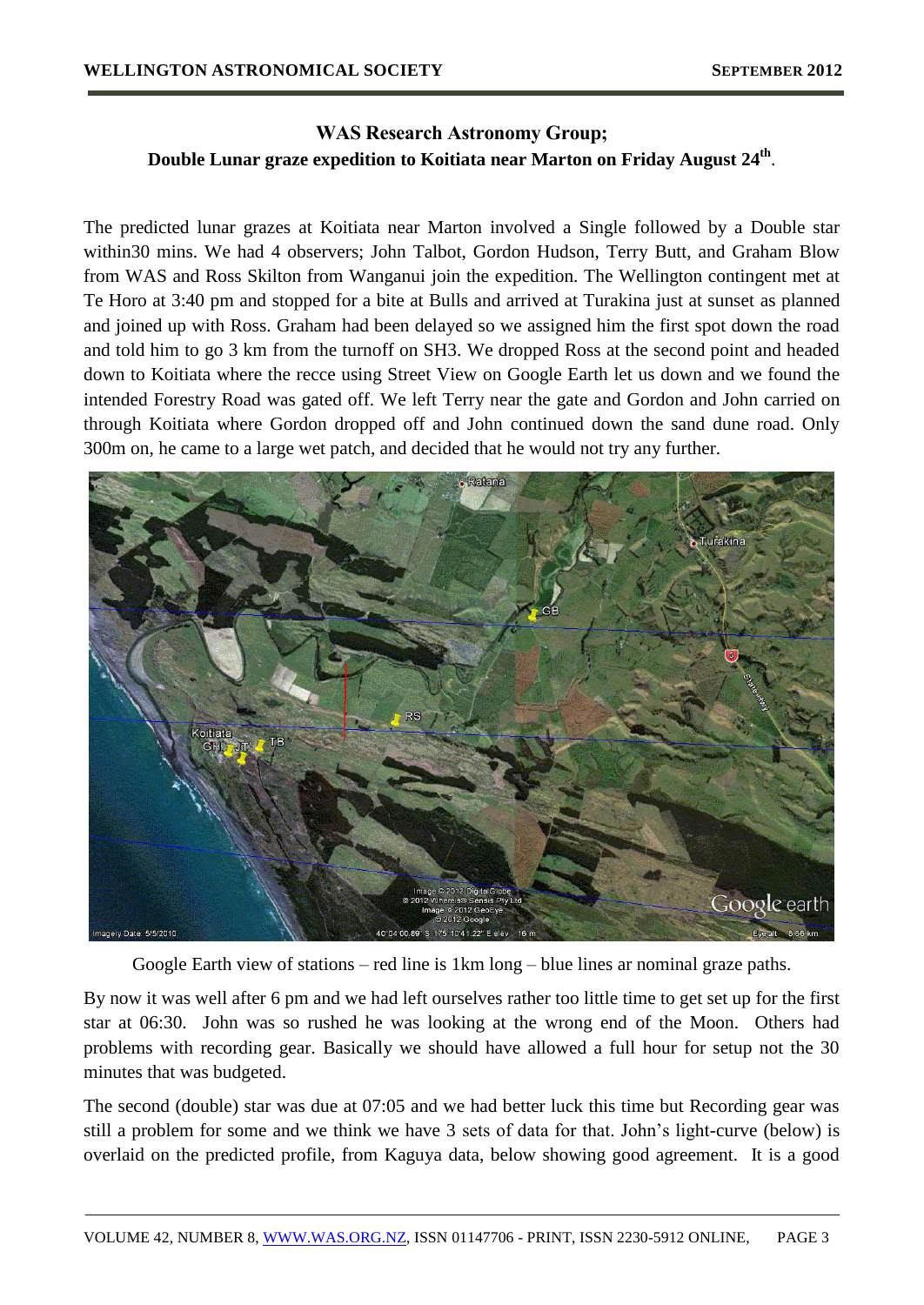thing he did not go any further down the road or he would have missed the second (more southerly) star.





We packed up our gear and picked up the convoy again and stopped for a snack at Graham's site where a local with an interest in astronomy came and had a chat. We left Turakina at just after 8pm and headed back to our respective abodes. In summary the weather which had been bad all week was almost perfectly clear and calm. There was some ground fog on the way home but not bad enough to cause problem.

**Occultation Reports:** There were 4 positive asteroidal occultation events reported for Australia and New Zealand in July. All from amateur astronomers. This included an excellent turnout for the Charon event on July 27 where we had 2 chords from Australia and 5 clear misses. Thanks to all who observed it was good to get an accurate result.

**Occultation predictions for the Wellington** area are published on our web site at <http://was.org.nz/01Occs.html> or look at the RASNZ Occultation Section web site at [http://occsec.wellington.net.nz](http://occsec.wellington.net.nz/) for both predictions and results from the Australia/New Zealand region.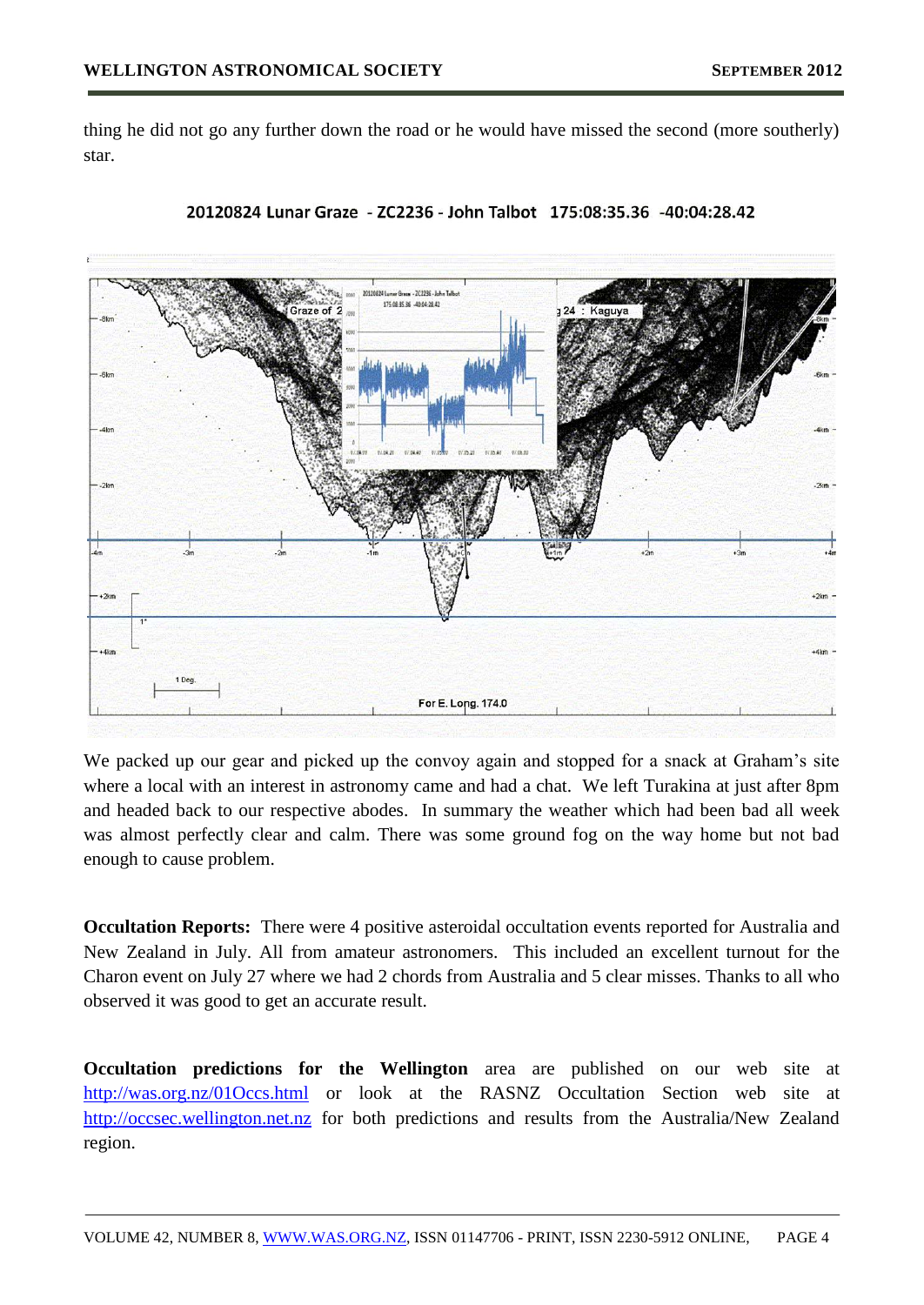## **There will be another graze in this time in the Wellington area on Saturday 22 September 07:31 UTC.**

The star is a close binary pair magnitude about M8 with separation about 0.1 arc seconds. You will need about a 6 inch or preferably larger telescope to view this. The best viewing points are between the red lines in the Google Earth view below. Please contact John Talbot, Gordon Hudson or Murray Forbes if you are interested in trying for this. As it is a double, observations further north of the Disappearance would be valuable. Check actual times for those locations using Occult or ask John to run a prediction for you.



**Lunar graze 22 Sept 2012 at 07:31 UTC**

**Variable Stars.** We have also been working through a series of tutorials by Murray Forbes on processing images with IRIS software in order to get accurate star magnitudes from CCD or Digital Camera images. We hope to have these put into a single document that can serve as an introduction to photometry for variable star observations. Remember visual observing of variable with naked eye or binoculars can also be valuable and a good introduction to the activity.

We would welcome other observers to these meetings including those who would like to introduce us to their favourite astronomical research topics.

This is also a good place to come to ask questions about your telescope or equipment. Remember there are no stupid questions just stupid answers.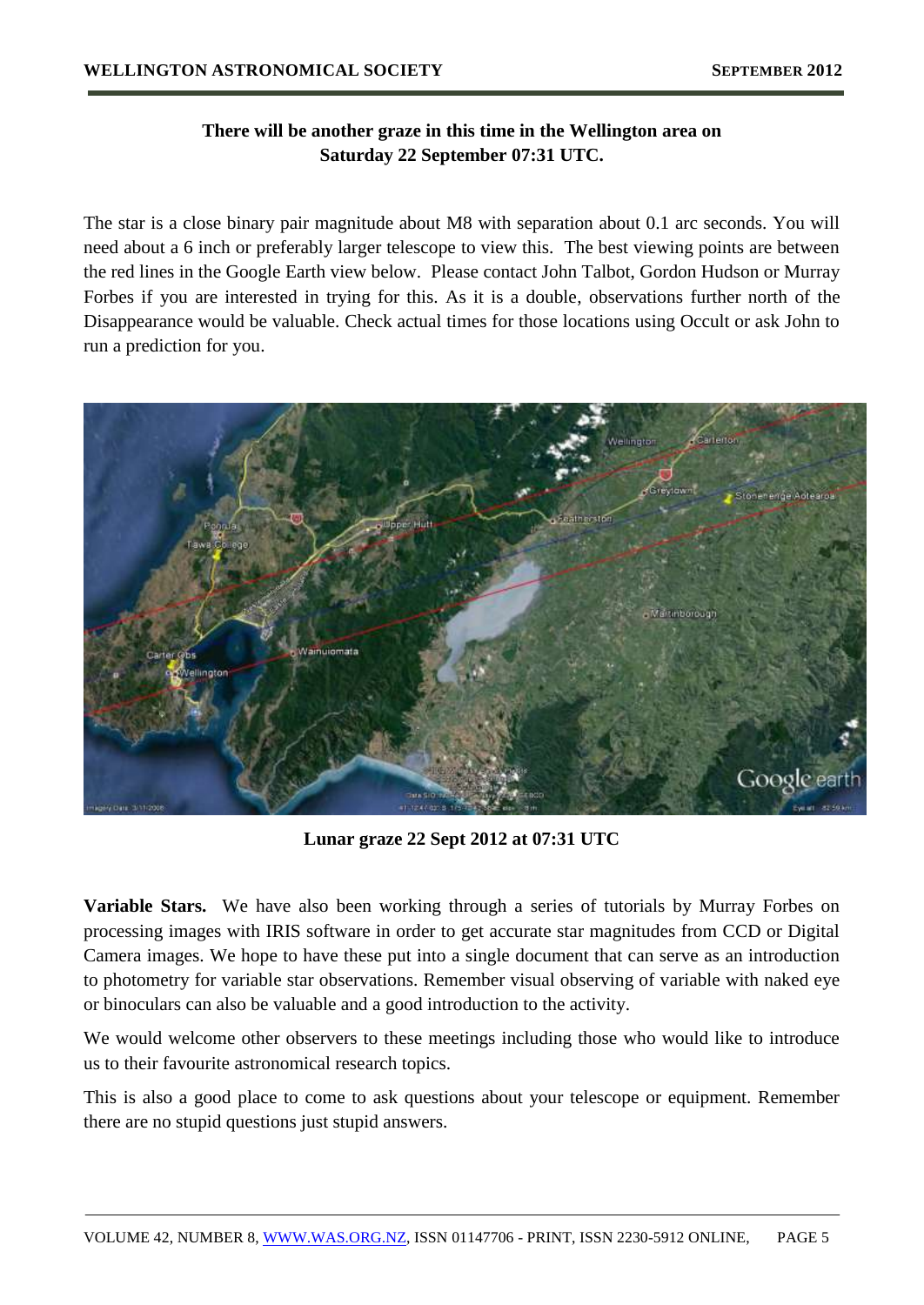## **Clear Nights by Murray Forbes**

"A few weeks ago I (finally) had a clear night but there weren't any occultations due so what is a poor astronomer to do?

Well, I decided to try taking a few photos of the Moon, using my scope as a giant zoom lens. I'd tried this before by simply holding the camera up to the scope's eyepiece and snapping away but the results were usually fuzzy & off-centre and I frequently bashed the eyepiece with the camera (not a good idea!). This time I used my new long-eye-relief eyepiece(1), a camera mount(2) to hold the camera up to the scope, and the camera on a 10 second delay timer setting to let any shake when pressing the button to die away.

As you can see from the photograph, I got quite good results this time even though I was only using a cheap point-and-shoot camera(3) on a fully automatic mode.

My next mission (should I choose to accept it) is to photograph the Sun using the same setup and a solar filter (previously bought for that recent total wipeout aka the Transit of Venus) in front of the scope.

(1) GSO SuperView camera projection lens (\$70), eye-relief=31mm and f=40mm (giving a 1 degree FOV in my scope - just the right size for the Moon).

(2) Orion SteadyPix deluxe camera mount (\$120).

(3) Canon PowerShot A3100 camera (price unknown as it was a birthday present)."

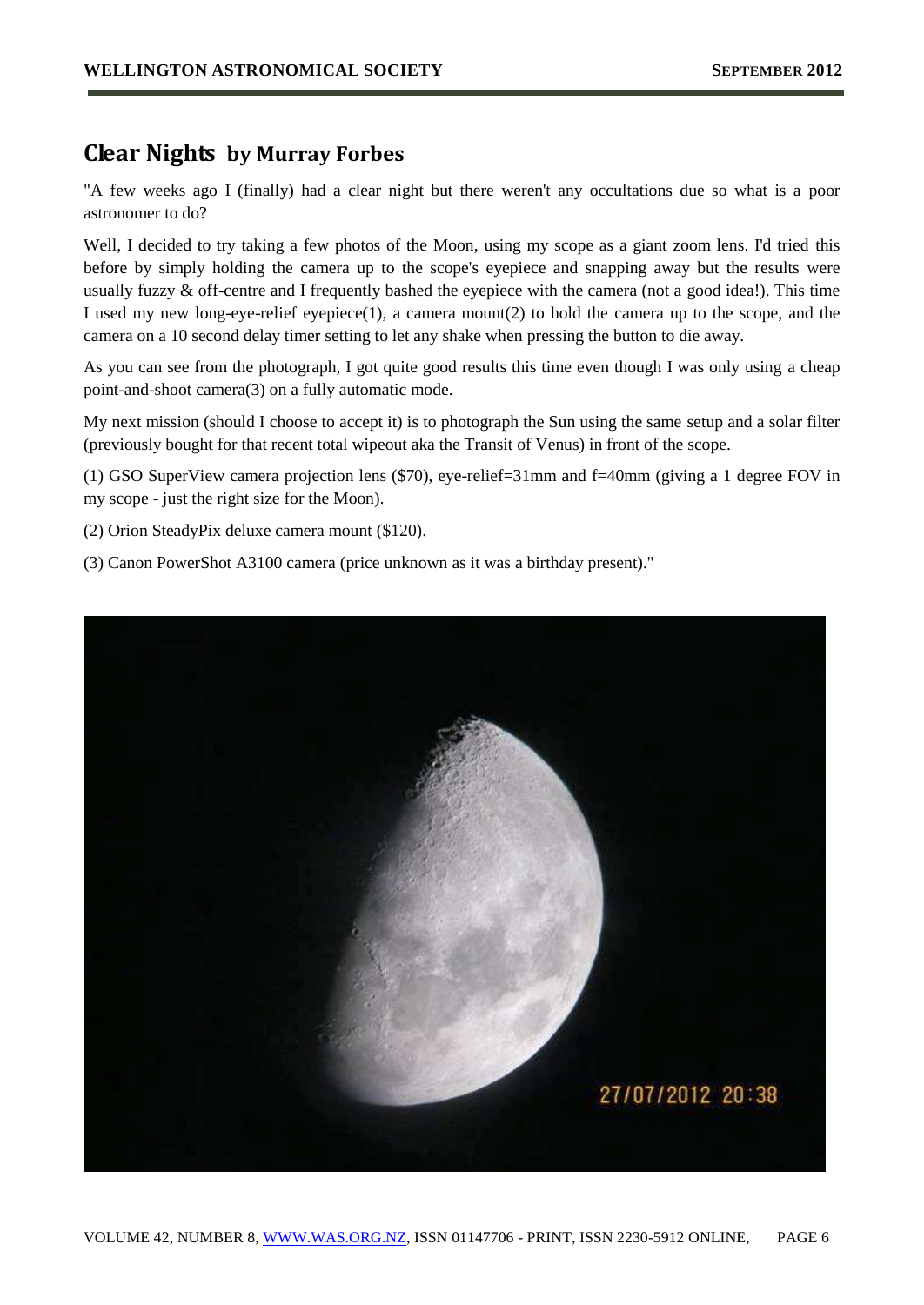## **Variable Stars - by Aline Homes**

#### **Eta Aquilae and Kappa Pavonis – two Cepheids for Spring**

In an earlier article, I dealt with the bright, long-period Cepheid l-Carinae. This month I will introduce two more naked-eye or nearly naked-eye Cepheids that are well placed at present. Both have much shorter periods and should give you a light curve in under a fortnight given a decent run of fine nights.

| <b>Star</b> | RA             | <b>Dec</b>       | <b>Period</b> | Range                     |
|-------------|----------------|------------------|---------------|---------------------------|
| eta Aql     | 19:52:28.36775 | $+01:00:20.3696$ | 7.176641      | $\vert 3.48 - 4.39 \vert$ |
| kappa Pav   | 18:56:57.1     | $-57:13:54$      | 9.094         | 3.91-4.78                 |

Eta Aquilae was the second Cepheid to be discovered, by Piggot in September 1784. By an odd coincidence it has exactly the same brightness and range as the first, delta Cephei – 3.5 – 4.4, but a longer period (7.2 days as opposed to 5.366341 days). Eta Aql is a Type 1 (classic) Cepheid, ie. a yellow supergiant that has already burnt all the hydrogen in its core. It is about 9 times as massive as the Sun,107 times the radius and 11,474 times the luminosity. It is about 26 million years old and approximately 1400 light years away, in the eastern "wing" of the constellation of Aquila (the Eagle).

The second Cepheid, kappa Pavonis is something a bit more unusual. A little fainter than eta Aql, it lies in the southern constellation of Pavo, the Peacock. Kappa Pav is an example of a Type 2 Cepheid, sometimes known as W Virginis stars, after the first star of the type to be discovered. To make things even more interesting, it is also a spectroscopic binary, but this probably does not affect its variability, as the system is not edge on to us.

Type 2 Cepheids, in contrast to classic Cepheids like eta Aql, are old low-mass population 2 stars – an advanced stage of the evolution of stars of 1 solar mass or less. They tend to be commoner in globular clusters than in the galaxy as a whole. Kappa Pav, at a distance of 540 light years is one of the brightest in the sky. It varies between about 3.91-4.78 over a period of 9.094 days.

#### **Observing eta Aql and kappa Pav.**



To find eta Aql, locate the first magnitude star Altair, and trace out the diamond-shape of Aquila. Find beta Aql, the fainter of the two bright stars that flank it. Jump almost due south to find eta Aql about a third of the way along a line between Theta and delta Aql. To make things easier, a finder chart is given in Fig. 1.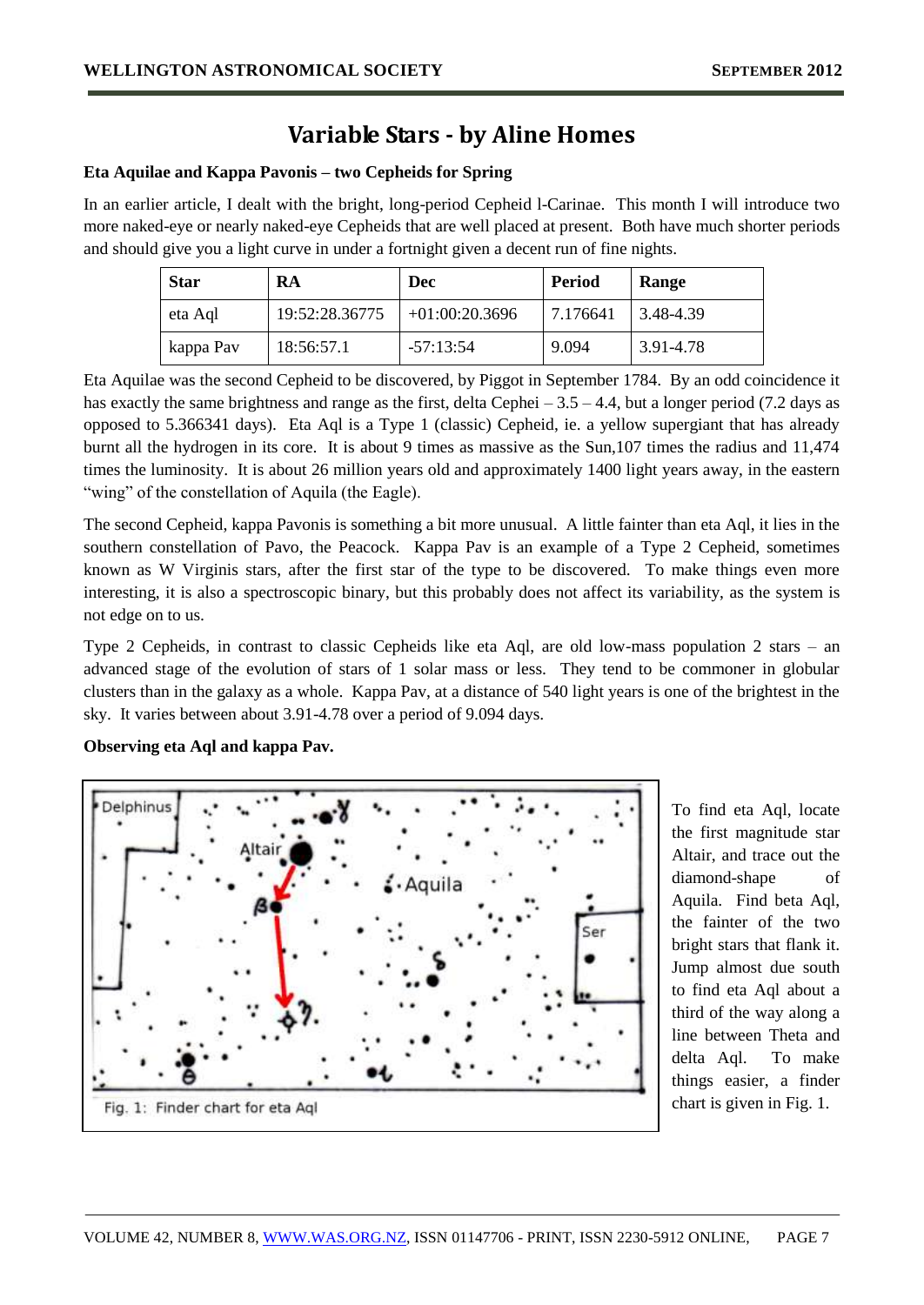#### **WELLINGTON ASTRONOMICAL SOCIETY SEPTEMBER 2012**



Once you have located eta Aql, switch to the comparison chart (Fig 2). Before you start making any observations, orient the chart and make sure you can identify all the comparison stars. Make your estimates using the Schrader method outlined in previous articles. Do this every fine night. Because the field is large this star is best observed without visual aids if you can manage it.

Kappa Pav is a little more challenging

to find. Easiest is to find the bright orange-red star Atria (alpha Triangulum Australe) and scan ENE towards

Peacock (alpha Pavonis). Until you come to an arrowshaped asterism. The arrow-head points almost straight to kappa.

A finder chart is given in Fig. 3.





Switch to the comparison chart (Fig. 4) and make your

observations in the usual way, every fine night. Kappa Pav is a particularly important star to observe, as it is suspected of being a little erratic. Kappa Pav is bright enough to observe without optical aid from a good site, but may need small binoculars if the sky is bright.

The comparison charts provided have been redrawn with modifications from charts prepared for the VSS Bright Cepheids project by Stan Walker. Further information on this project can be obtained from the VSS website.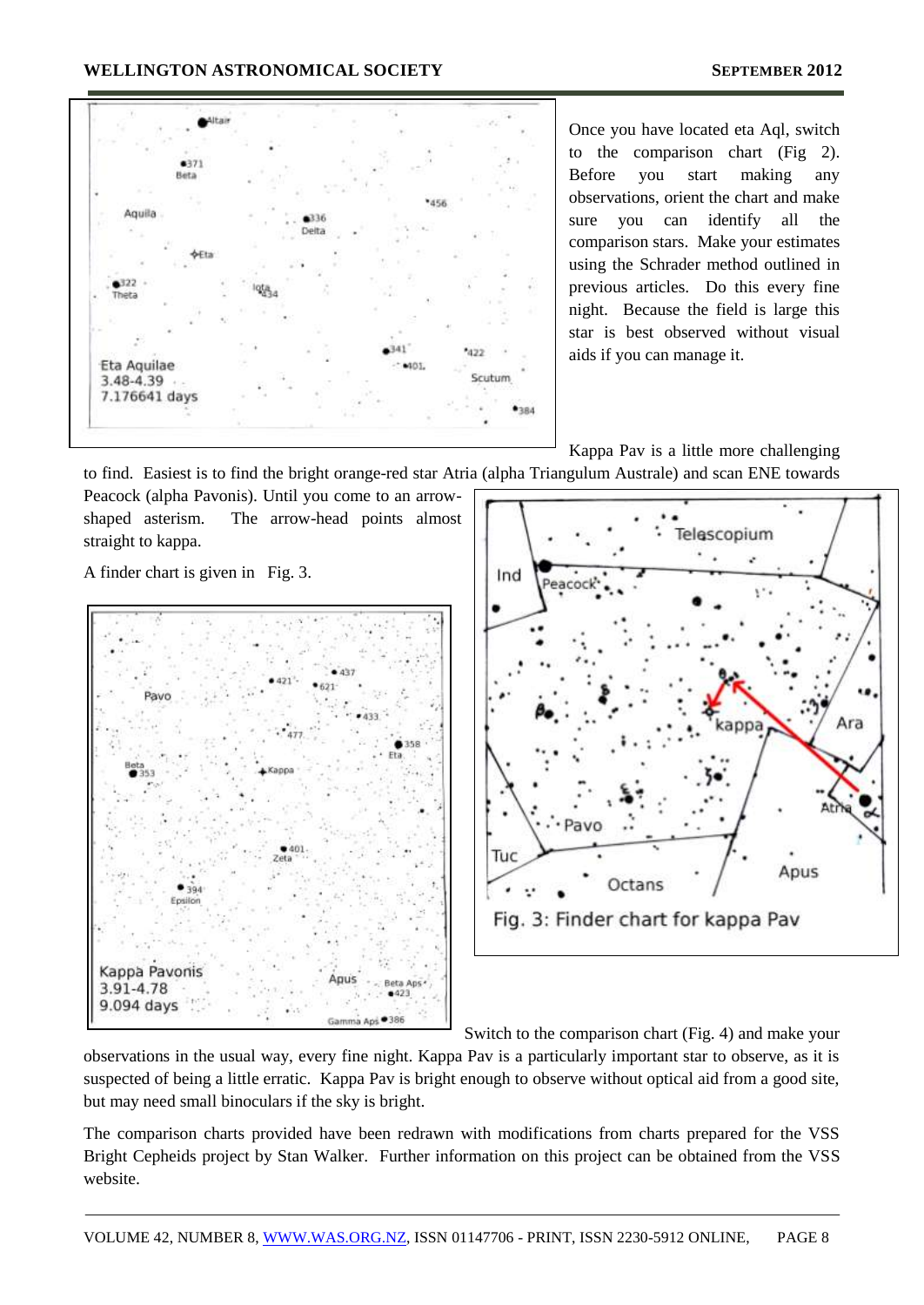## **The Evening Sky in September 2012**

From dark places the Milky Way spans the sky from north to south. Many of the brightest stars are scattered along it or near it. Two exceptions are Canopus, near the south skyline, and Arcturus, setting early in the northwest. Both stars are shining through a lot of air which makes them twinkle colourfully. Canopus, being white, shows all colours like a diamond. Orange Arcturus twinkles red and green.

Midway down the southwest sky are 'The Pointers ', Beta and Alpha Centauri. They point down to Crux the Southern Cross. Alpha Centauri is the third brightest star. It is also the closest of the naked eye stars, 4.3 light years\* away. And it is a binary star: two sun-like stars orbiting each other in 80 years. A telescope magnifying 50x will split the pair. Beta Centauri, along with most of the stars in Crux, is a blue-giant star hundreds of light years away.

Canopus is the brightest star in the evening sky. It is near the south skyline at dusk then swings upward into the southeast sky through the morning hours. Canopus is a truly bright star: 13 000 times the sun's brightness and 300 light years away. On the opposite horizon is Vega, one of the brightest northern stars. It is due north at dusk and sets in the late evening.

West of overhead the orange star Antares marks the heart of the Scorpion. The Scorpion's tail hooks toward the zenith like a back-to-front question mark, the 'fish-hook of Maui' in Maori star lore. Antares is a red giant star: 600 light years away and 19 000 times brighter than the sun. Red giants are stars wringing the last of the thermonuclear energy out of their cores. Antares is expected to explode as a supernova in a few million years. Above Scorpius is 'the teapot' made by the brightest stars of Sagittarius. It is upside down in our southern hemisphere view.

Below Antares is orange Mars, looking exactly like Antares. The star's name is Greek for "rival to Mars". Ares is the Greek name for Mars. The planet is 280 million km away mid-month, on the far side of the sun. It is just a tiny disk in a telescope.

Low in the west below Antares and Mars are Saturn and Spica, making a widely-spaced pair of stars of similar brightness. Saturn is 1590 million km away mid month. A small telescope will show the rings of Saturn and its largest moon Titan. The view might be blurry now as we are looking through a lot of air.

At the end of the month Mercury will appear below Spica, very low in the twilight. It moves higher in the sky in October.

The Milky Way is brightest and broadest overhead in Scorpius and Sagittarius. In a dark sky it can be traced down past the Pointers and Crux into the south. To the north it crosses Altair, meeting the skyline right of Vega. The Milky Way is our edgewise view of the galaxy, the pancake of billions of stars of which the sun is just one. The thick hub of the galaxy, 30 000 light years away, is in Sagittarius. The actual centre is hidden by dust clouds in space. The nearer clouds appear as gaps and slots in the Milky Way. A scan along the Milky Way with binoculars shows many clusters of stars and some glowing gas clouds, particularly in the Carina region below Crux, and in Scorpius and Sagittarius.

The Large and Small Clouds of Magellan, LMC and SMC, look like two misty patches of light in the south sky. They are easily seen by eye on a dark moonless night. They are galaxies like our Milky Way but much smaller. The LMC is about 160 000 light years away; the SMC about 200 000 light years away.

Jupiter (not shown) rises in the northeast after 1 a.m. It shines with a steady golden light. By dawn it is due north, low in the sky. Binoculars will show the disk of Jupiter. A small telescope easily shows its four big moons. Jupiter is 720 million km from us. Brilliant Venus rises in the northeast around 5 a.m. Venus is leaving us behind as it moves to the far side of the sun. It is 140 million km away mid-month. The moon will be close to Jupiter on the morning of the 9th and to Venus on the 13th.

*Notes by Alan Gilmore, University of Canterbury's Mt John Observatory, P.O. Box 56, Lake Tekapo 7945, New Zealand. www.canterbury.ac.nz*